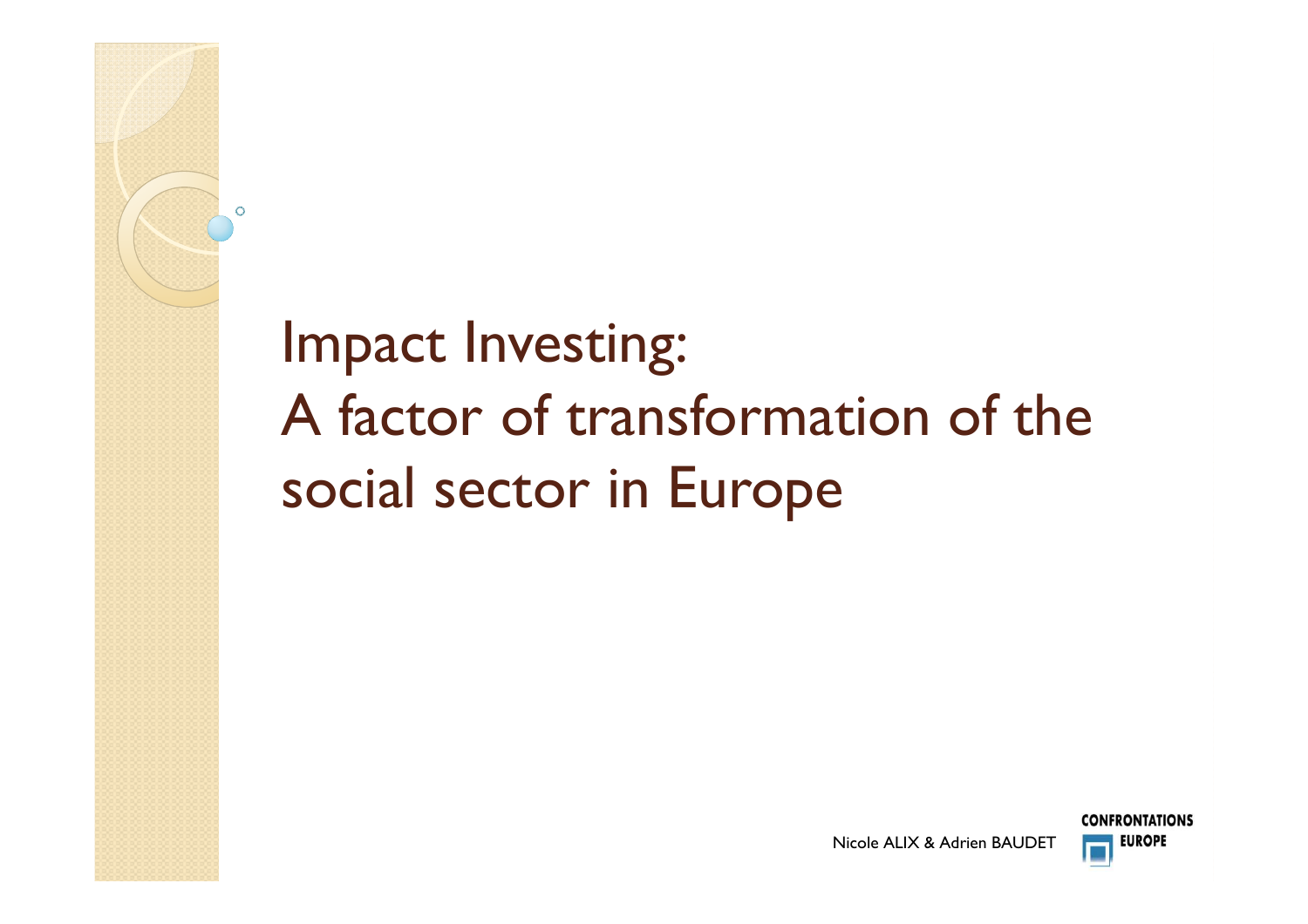## Theoretical and practical frameworks have shifted from the « evaluation » to the « measurement »<br>of Social Impact of Social Impact

### **The increasing popularity of « measurement »**

- **Emerging conceptual framework: «** Impact Economy » (Clinton), « Economie positive » (Attali)
- **Evolutions of the financing of the social sector:** indebted states and weakend banks leave enable the financial market <sup>p</sup>layers to meet the financing needs of social economy <sup>p</sup>layers
- **Development of randomized methods** after the relative failure of development policy evaluations

### **The increasing popularity of « Social Entrepreneurs »**

• **The concept of « Social Enterprise" is now competing with the notion of Social Economy** and covers entities with increasingly diverse characteristics.

### **The increasing need of laws and regulations**

**2**

**3**

• In order to frame the simultaneous rise of new capital providers and new players , European states must develop a normative framework . The European Commission has given a definition of Social Enterprise and has initiated a project to deepen this definition. Social Impact measurement tools are to be selected.

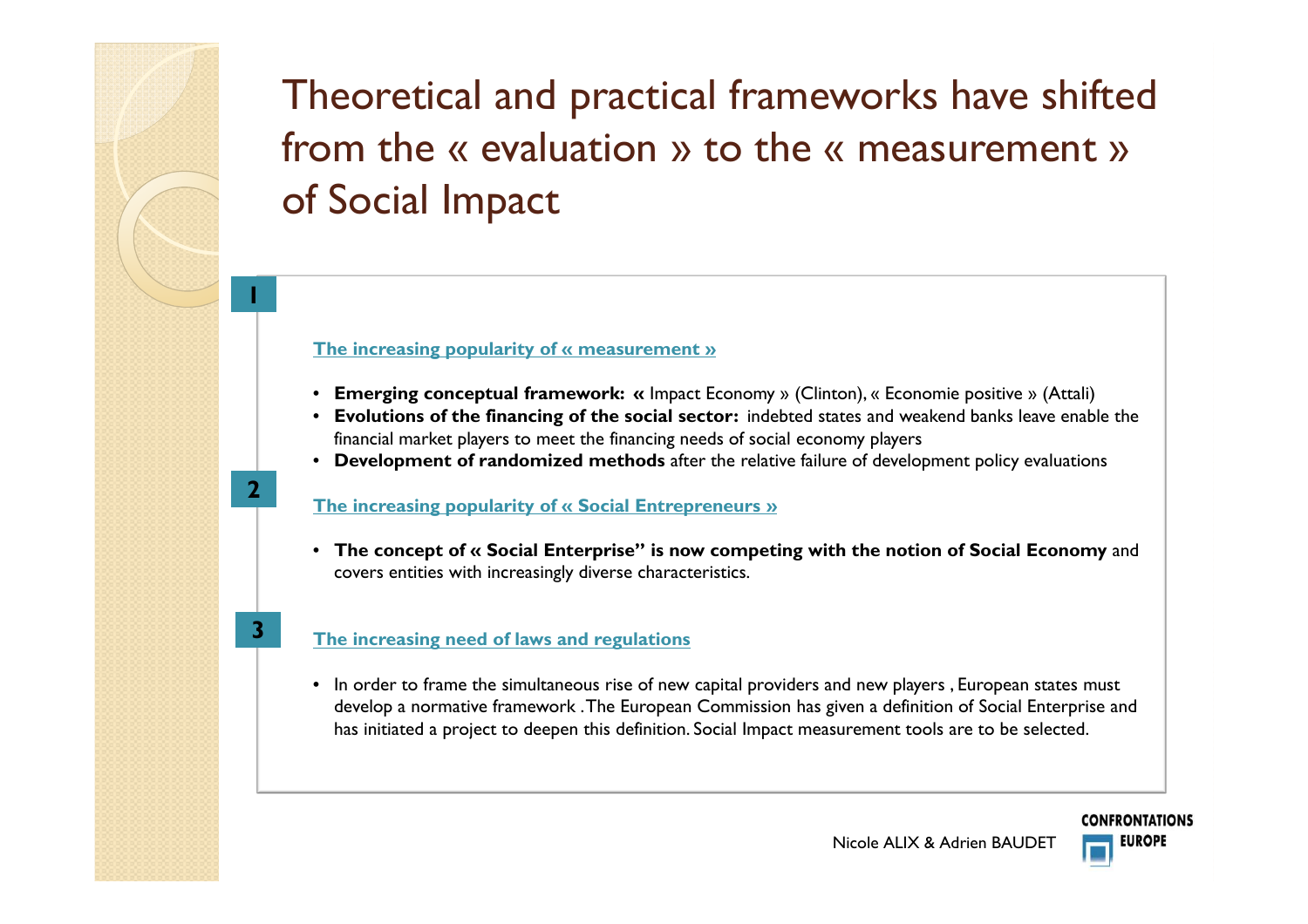### Social Impact Measurement : issues at stake

### **Observations**

**1)** Social impact measurement is used both for the **qualification of social enterprises** and for the **assessment of their performance** 

"A social enterprise… *has the achievement of measurable, positive social impacts as its primary objective in accordance with its articles of association, statutes or any other rules or instruments of incorporation establishing the business, where the undertaking:*

- *provides services or goods to vulnerable or marginalized, disadvantaged or excluded persons*
- *employs a method of production of goods or services that embodies its social objective*
- *provides financial support exclusively to social undertakings*" (I)

**2)** A measurement tool is **never neutral** and often <sup>g</sup>ives rise to **performative effects** (II)

#### **Research question**

**How will Social Impact Measurement influence the European Social Sector?**

- What are the logics underlying the measurement of social impact? Who or what will it serve?
- How could the measurement tools influence the functionning of social enterprises?

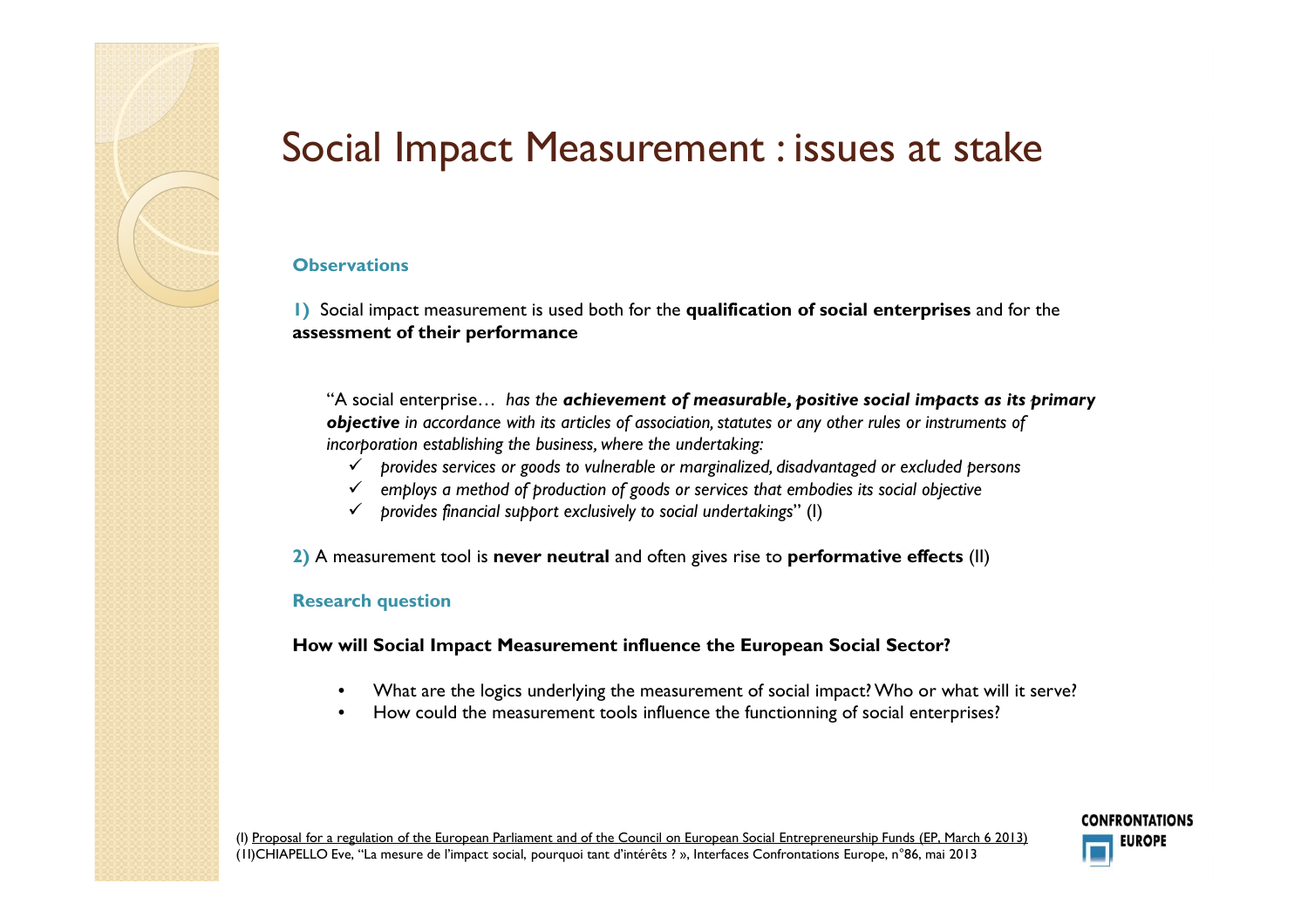### Impact Investors have developed their own understanding of Social Impact Measurement…

#### **Who are the Impacts Investors?**

- O *"Impact investments are investments made into companies, organizations, and funds with the intention to generate measurable social and environmental impact alongside a financial return. They can be made in both emerging and developed markets, and target a range of returns from below market to market rate, depending upon the circumstances." (thegiin.org)*
- 0 This sphere gathers both new entrants and traditional players, attracted by a potential market of \$ 400mds(1)

#### **How do they work?**

- 0 New entrants apply a **portfolio approach**: a social impact dimension is added to the tradeoff between risk and return
- $\bullet$ Social Impact Measurement must participate to a framework that allows for the management of Impact portfolios. The corresponding tools are: portfolios. The corresponding tools are:
	- **Reporting** tools : IRIS, Impact Base, GIIN
	- **Rating tools**: GIIRS

#### **Our critical analysis of these tools** (2)

- 0 **Ex-ante rating** vs **ex-post assesment**: these tools apply nothing more than a rating agency's methodology
- 0 Very similar to Socially Responsible Investment methods





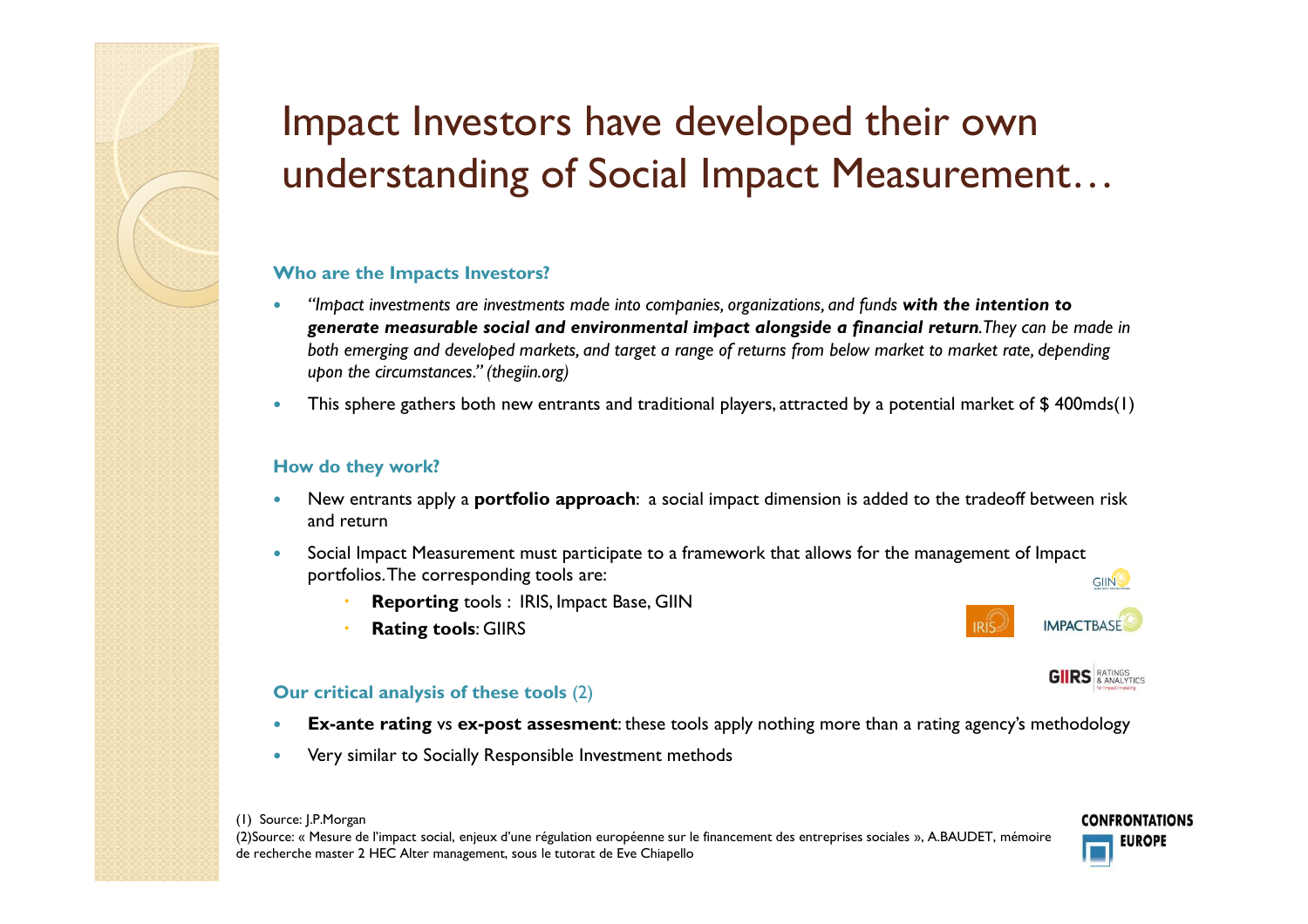### Social Entrepreneurs also have a specific understanding of Social Impact Measurement

### **What challenges do Social Entrepreneurs face?**

• The limit of the social sector fluctuate and the traditionnal players face « hybrid » new entrants.The scarcity of<br>fundings implies a competition between these stroutures fundings implies a competition between these strcutures.

### **How can Social Impact Measurement help?**

- In this context, Social Entrepreneurs seek to optimize the way they adress social problems, and to increase the<br>attractiveness of their structure to raise funds. Hence they are developing: attractiveness of their structure to raise funds. Hence, they are developing:
	- **Management tools**: (understanding and explaining impact chains, quantifying the impacts of different programs to enable strategic decisions, Social Scorecard..). Ex: **SROI**
	- **Fundraising tools**: (impact measurement as a marketing argument) Ex: **Avoided Social Costs**

#### **We conducted a critical analysis of these tools :**

- Few (if any) tools come close to being an **actual management solution**
- The emphasis must be put on the tension between internally developped tools and turnkey solutions
- Most tools are costly and of uneasy use



**CONFRONTATIONS**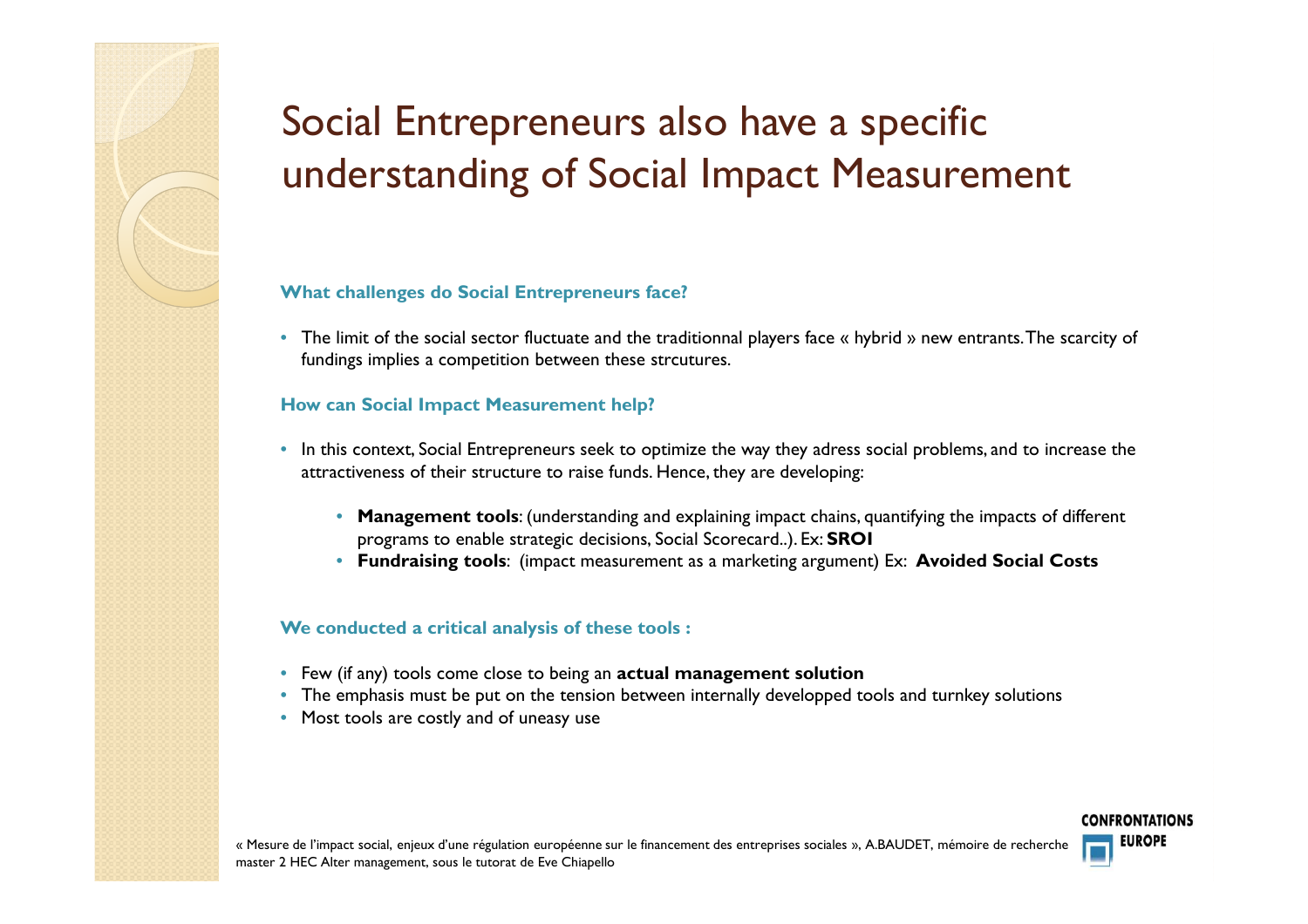## We identify two different logics of Social Impact Measurement

|                                                   | <b>Social Entrepreneurs Logic</b>                                    | <b>Impact Investors Logic</b>                                                                                             |  |
|---------------------------------------------------|----------------------------------------------------------------------|---------------------------------------------------------------------------------------------------------------------------|--|
| <b>Objectives of Impact</b><br><b>Measurement</b> | Managing the activity,, Attracting funds<br>Marketing, Certification | Driving investments, Reporting<br>Portfolio management                                                                    |  |
| <b>Underlying logic</b>                           | Management of Social Impact                                          | Contractualization of Social Impact                                                                                       |  |
| <b>Objectives of the</b>                          | Social Impact<br>$\vert$ )                                           | Return<br>$\vert$ )                                                                                                       |  |
| players                                           | Sustainable Activity<br>2)                                           | 2)<br>Social Impact                                                                                                       |  |
| <b>Promoters</b>                                  | Structures helping people in need with help of<br>public authorities | Investors looking for profitable social<br>enterprises (J.P.Morgan, Monitor, Rockefeller<br>Fondation, financial matkets) |  |
| Impact sought                                     | Palliative or preventive activity                                    | Goods or Services for BoP clients                                                                                         |  |
| <b>Localisation</b>                               | Europe, developed countyries                                         | Developing countries                                                                                                      |  |
| <b>Main tools</b>                                 | SROI, Outcomes Star<br><b>Avoided Social Costs</b>                   | Data basis, Social Bonds<br>.                                                                                             |  |
| Risks faced by the players                        | Cost of use<br><b>Conformation effects</b><br>Averaging of players   | difficulties in understanding the social sector                                                                           |  |
| Gouvernance : transverse issue                    |                                                                      |                                                                                                                           |  |



**Investors demonstrate a greater lobbying capacity**. They are more audible to the European authorities

### **CONFRONTATIONS**

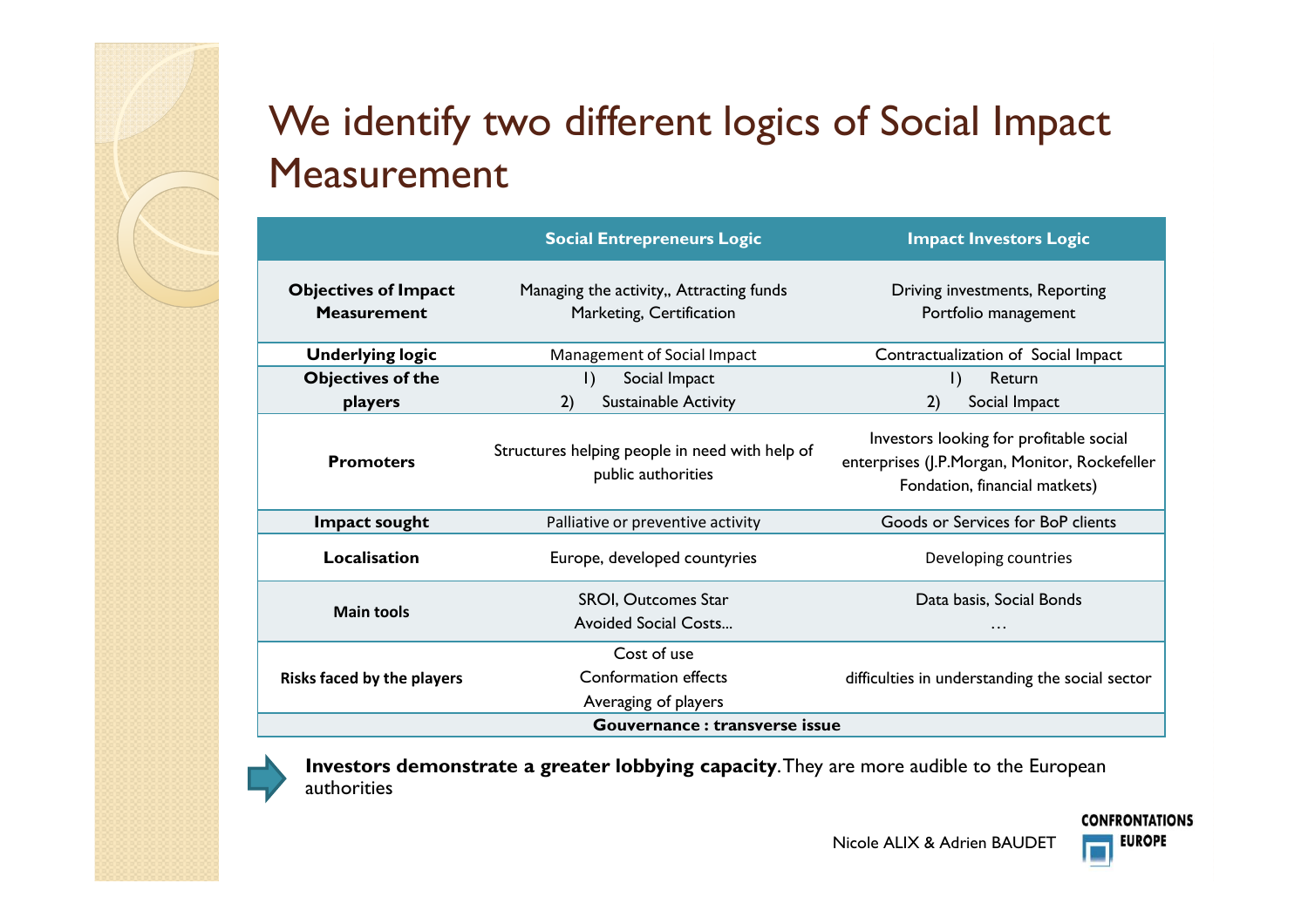### Despite its attempt to increase its notoriety , the Impact Investing's theoretical framework does not match the ground truth...

### **The practices and national situations vary**

- $\circ$  « European » vs « british » understanding of double retun
- ◦ European Social sector vs Social Business in developing countries
- Impact First vs Return First: a large variety of players
- Gifts vs Venture Philanthropy

Γ.

**2**

- **The diversity of sectors among the Social Economy impedes the implementation of a single measurement standard**
	- Sectors of the Social Economy are not homogeneous and have different financial potential : some activities are more "difficult" than others.

**Conclusion:** a critical approac<sup>h</sup> on the Impact Investing sphere has to be adopted



Nicole ALIX & Adrien BAUDET

**EUROPE**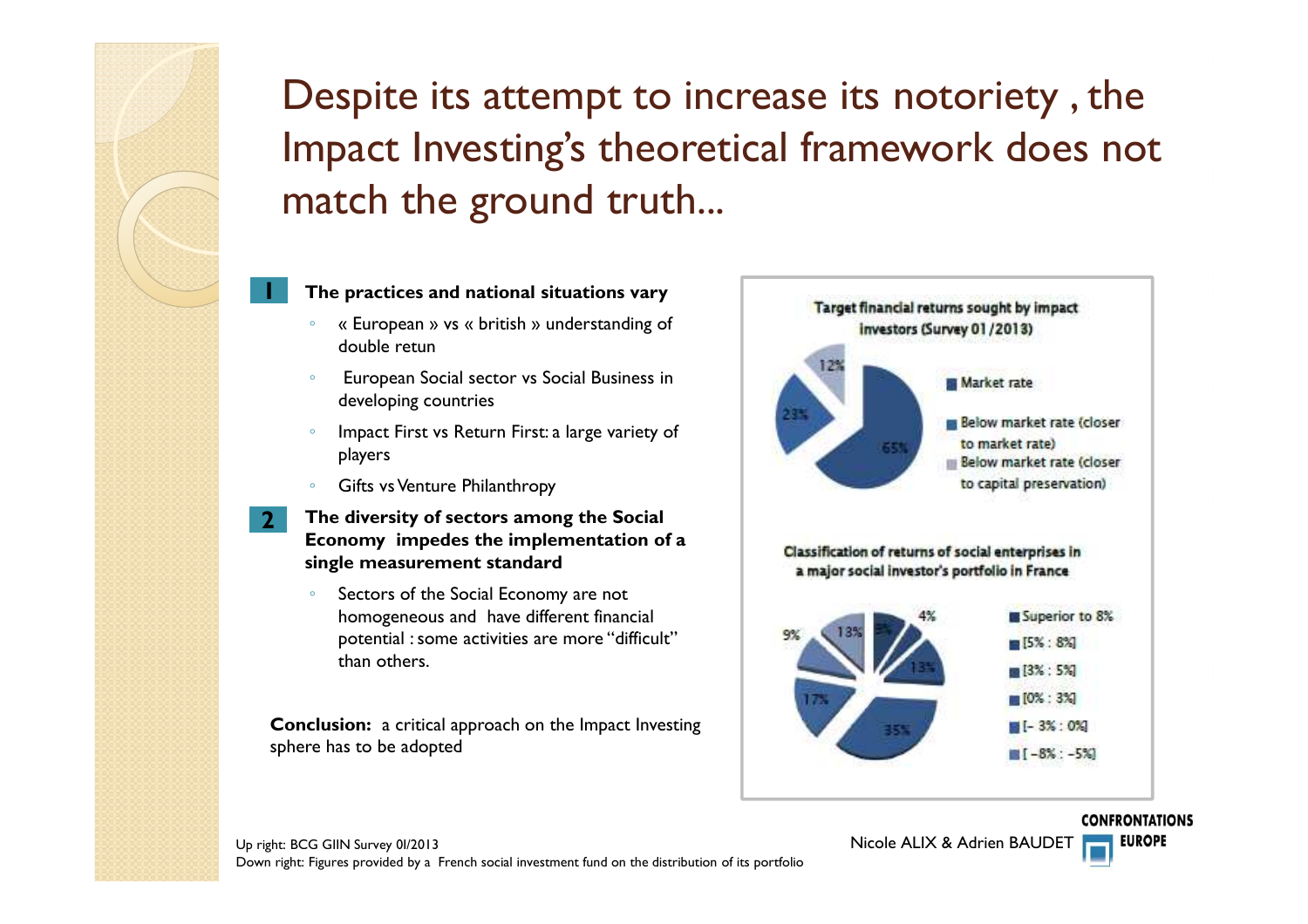## … which might influence investors' decision making…

**Remote decision making according to market rules disadvanges small and atypical <sup>p</sup>layers**

### **The theory of Adverse Selection applied to the social sector**

- 0 Social impact measurement is used to raise information from the field towards financial decisions makers.
- 0 A lack of information (or inaccurate information) about the impact performance of social enterprises would likely resort in the generalization of a **« best in class** » logic :
	- $\circ$ « Champions » only would be fostered.
	- Innovative creations would not be supported.
	- $\circ$  $\,^{\circ}$   $\,$  Risk of financial exclusion for some sectors of Social Economy

#### **The « Pioneer Gap »** (1) **2**

- $\circ$ Investors point out a lack of viable opportunities
- States or fondations are meant to address this issue by providing funds to the smallest entities

**CONFRONTATIONS EUROPE** 

 $\circ$ Venture Philanthropy foundations are becoming « trigger funds ».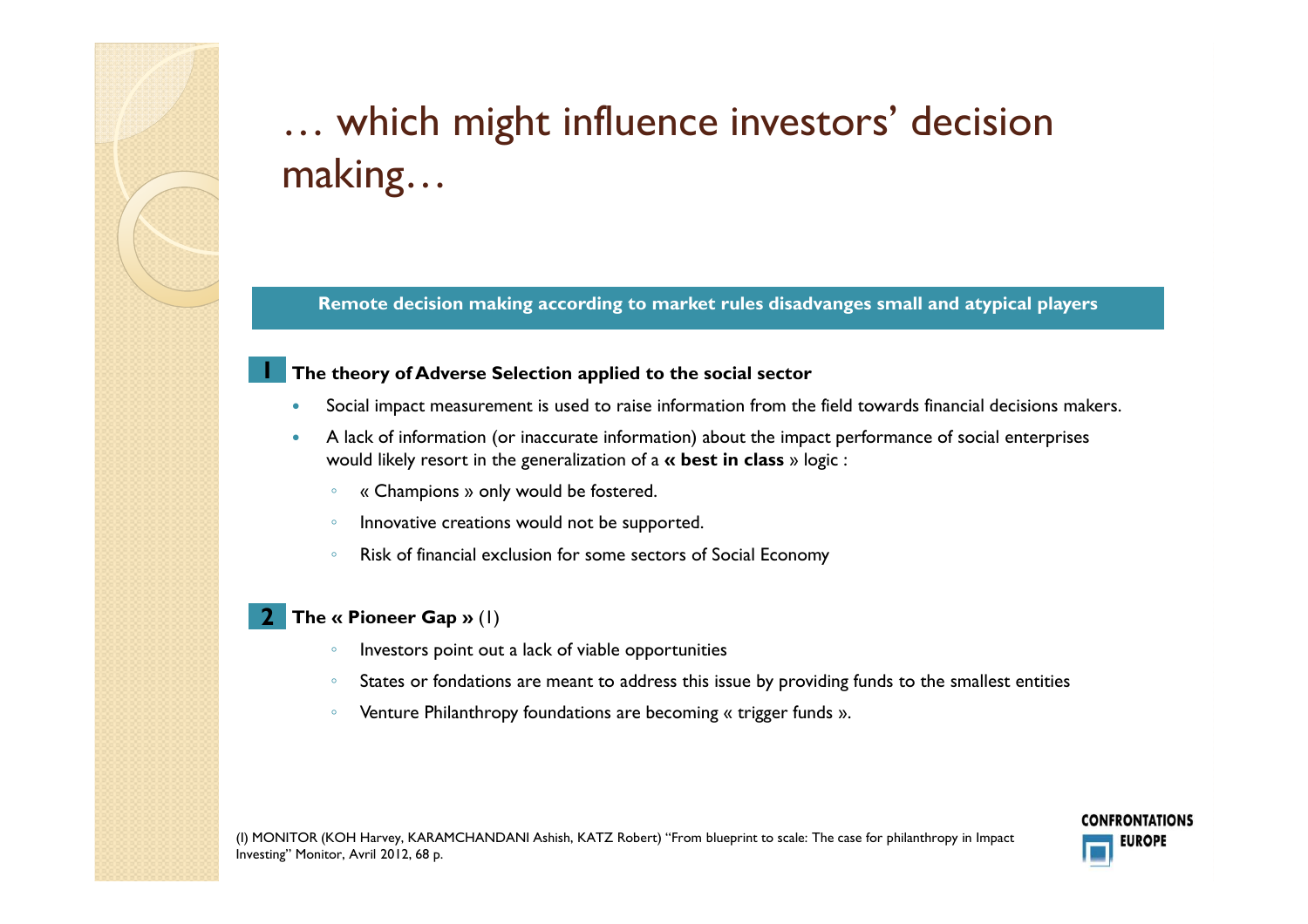### ... and the functionning of Social Enterprises.

**Social Impact Measurement might influence Social Enterprises through « conformation effects » (1)**

### **Influence on the structure and governance**

- $\bullet$  Ex-post measurement vs ex-ante assessment**: the right structure is « pre-defined »** ( in order to receive a high grade from the GIIRS, social entrepreneurs have to adopt its vision)
- $\bullet$ Actually created impacts do not matter as much as the compliance to the rating criteria.

#### **Influence on the financial objectives 2**

- $\bullet$ Risk of "averaging" of social enterprises
- $\circ$ The concept of dual cost is a form of denial of the trade-off between profitability and social good.

#### J. **Influence on the time frame3**

r.

٠

 $\bullet$  Investors often have an « exit strategy » and a relatively short term strategy. The Social Sector is essentially long term driven. There is a risk that it has to adapt to its investors.

**CONFRONTATIONS EUROPE**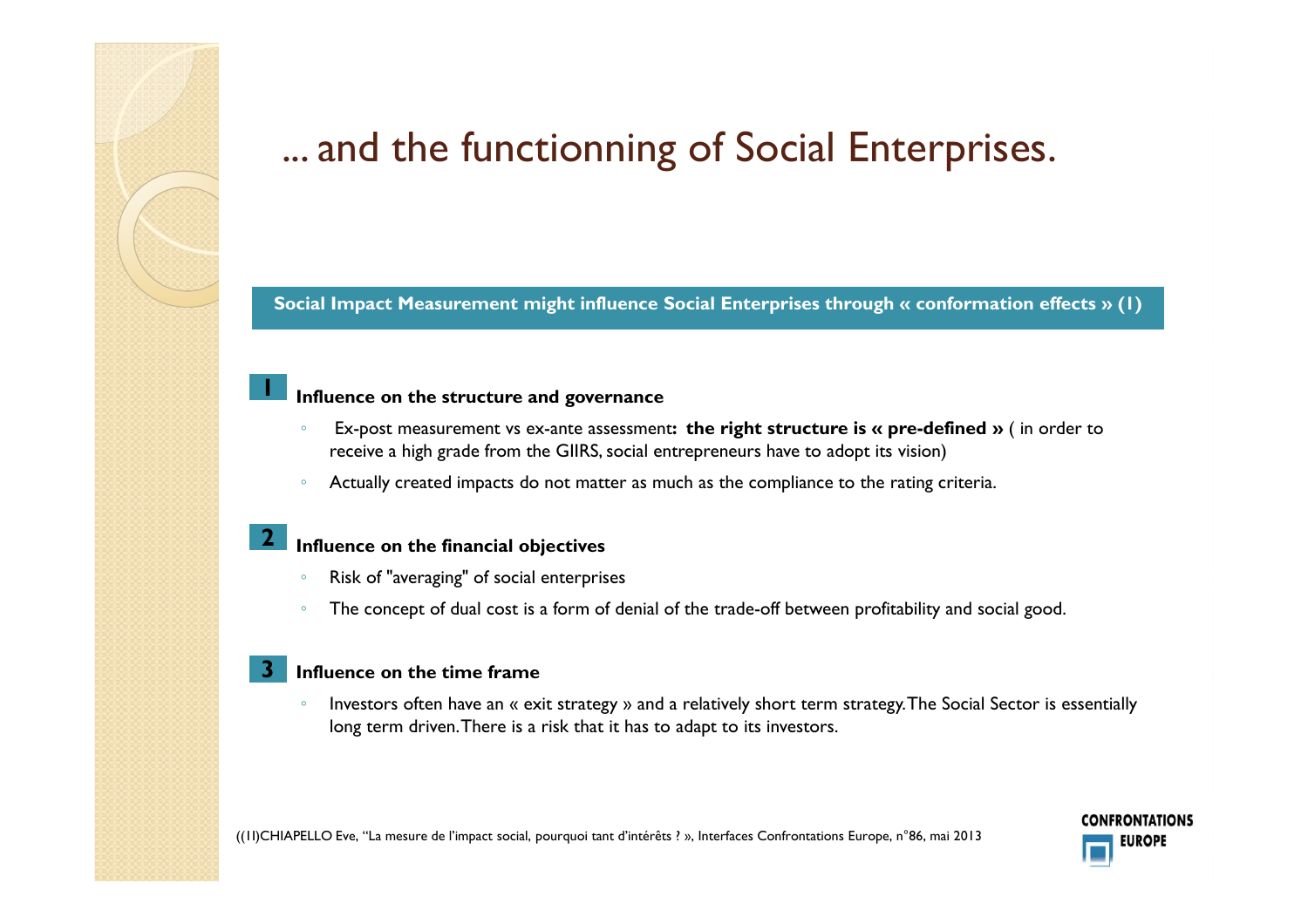# The choices of European institutions will therefore be crucial

The **competitive dynamics of social measurement tools** (historical perspective on the social impact measurement phenomenon)

| <b>First Phase</b>                                                                                                                                                                                                                                                          | <b>Second Phase</b>                                                                                                                                                                                                                                                                                                                                                                                             | <b>Third Phase</b>                                                                                                                                                                                                                                                                                                                 |
|-----------------------------------------------------------------------------------------------------------------------------------------------------------------------------------------------------------------------------------------------------------------------------|-----------------------------------------------------------------------------------------------------------------------------------------------------------------------------------------------------------------------------------------------------------------------------------------------------------------------------------------------------------------------------------------------------------------|------------------------------------------------------------------------------------------------------------------------------------------------------------------------------------------------------------------------------------------------------------------------------------------------------------------------------------|
| $\sim$ 1986-2003                                                                                                                                                                                                                                                            | Starting $\sim$ 2007                                                                                                                                                                                                                                                                                                                                                                                            | Starting $\sim$ 2010                                                                                                                                                                                                                                                                                                               |
| Proliferation of highly context-<br>dependant measurement tools<br>Promoters are:<br>- NGOs attempting to measure their<br>development programs,<br>- "Start-up" in impact investing (smaller<br>investment funds oriented social<br>economy)<br>- Some social enterprises. | Concentration of impact<br>measurement methodologies<br>Stakeholder groups seek to reach a critical<br>size: there is a concentration measurement<br>initiatives.<br>• Foundations develop the "Venture"<br>Philanthropy Association" framework<br>Investors gather in the GIIN<br>$\bullet$<br>The development organizations gather<br>$\bullet$<br>in the NONIE (Network of Networks<br>on Impact Evaluation) | Should witness a state intervention to<br>regulate oligopolistic competition<br>The European Commission reaches on the<br>market at a time when competition<br>between different models is strong and that<br>some tools have been sidelined. It is in a<br>position to arbitrate between<br>competing methods of<br>measurements. |

#### **Government intervention; risks and issues at stake?**

- $\bullet$  **Market regulation:** On what basis should government make their arbitrage? Should a highly visible « soft law » be converted into « hard law »?
- $\bullet$  **Extension of the investment logic to social policies**: Social impact Measurement that targets private equity could find a wider field of application. For instance, working papers of the Commission will now refer to the notion of "portfolio of projects" to drive social programs